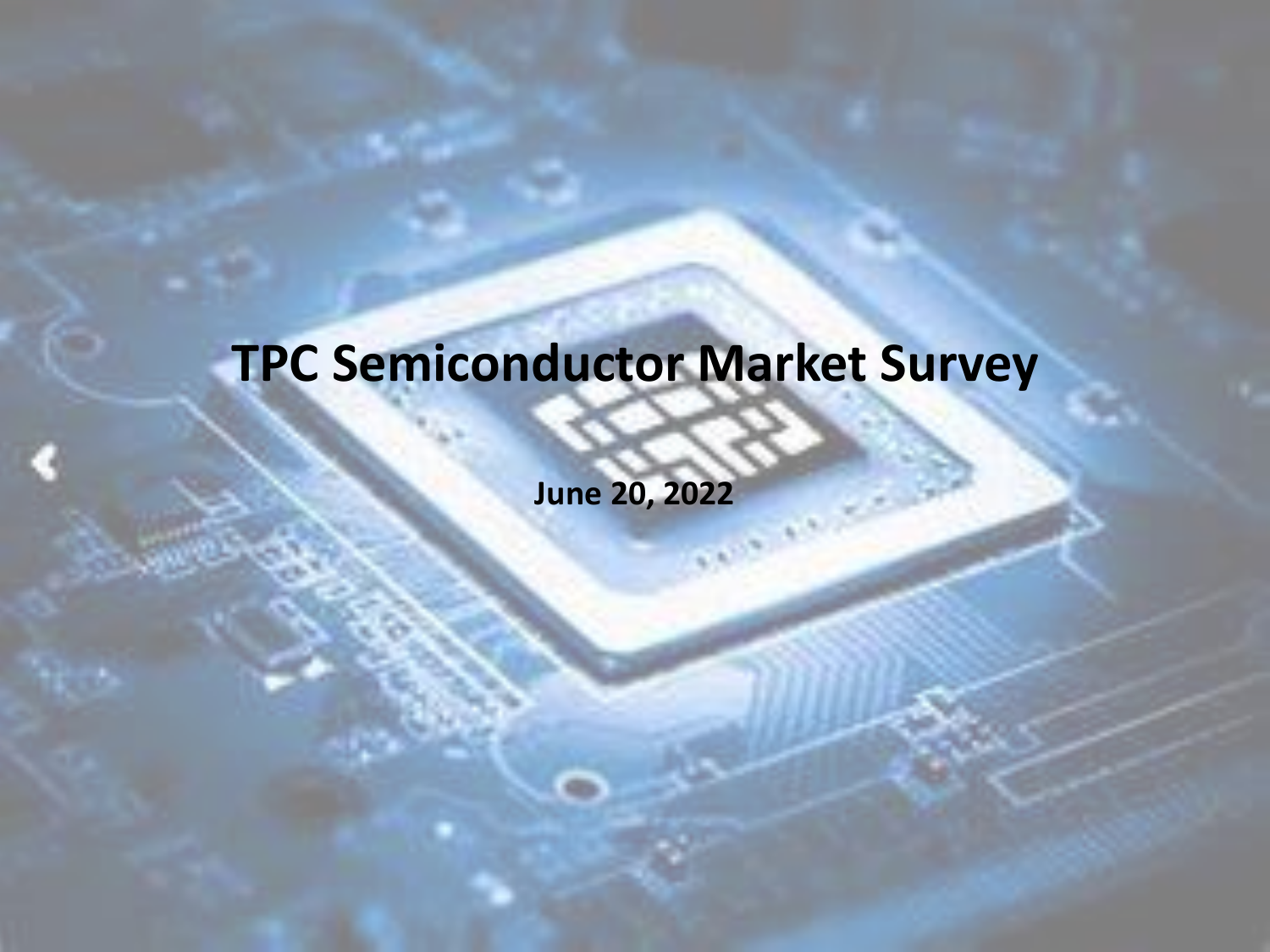### TPC May/June 2022 Survey Summary

*Survey Date: 6/3-10 Respondents: ~9,500 Location: Worldwide (~80% Asia) Who: Active Electronics Industry Professionals Response Composition (multiple choices): Industrial 40%, Auto 21%, Comm 20%, Computing 18%, Mobile 31%, Data Ctr 20%, Other 15%*

- We recently completed our monthly survey (~9,500 respondents) where we continue to see weakening across both C2Q22's and C3Q22's outlook for growth, seasonality, and bookings.
- Our C2Q22 outlook shows a return to more normal pre-COVID expectations, with seasonality roughly in line with CY19. However, the bookings outlook for C2Q22 is far weaker vs. previous years.
- Our C3Q22 outlook also shows a return to more normal pre-COVID seasonality, but again with the bookings outlook for C3Q22 far weaker.
- Backlog cancellation expectations (slide 7) continues to show negative trends.
- Key product inventory and availability (slide 8) showed improvement in availability across all key products and is now at or slightly above normal levels.
- Q/Q inventory growth (slide 9) continues with some supply chains starting to requests for push outs. This is led by consumer, but we are also starting to see some automotive supply chains request order push outs.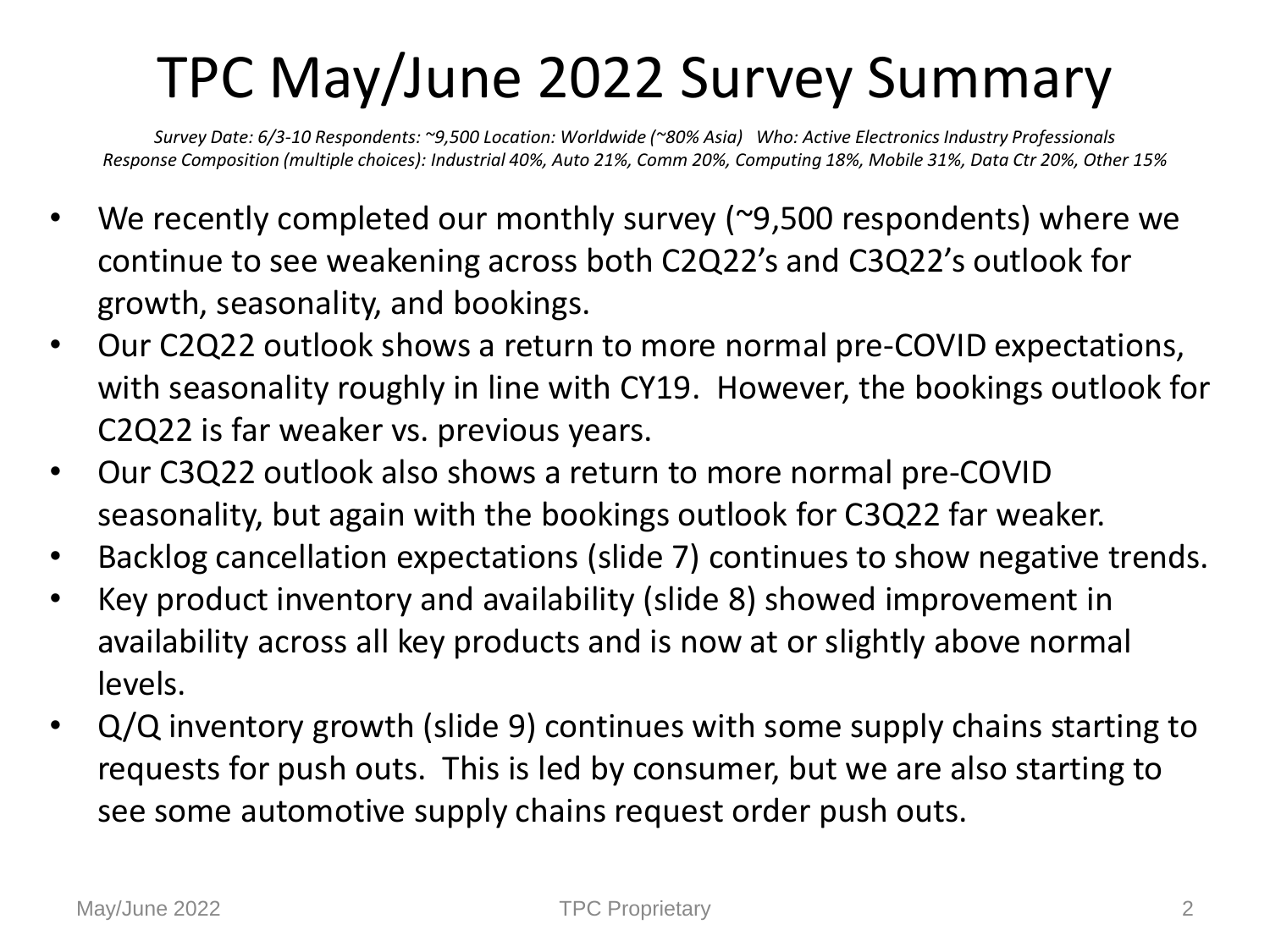#### Q/Q Demand Growth Outlook



May/June 2022 **TPC Proprietary** 3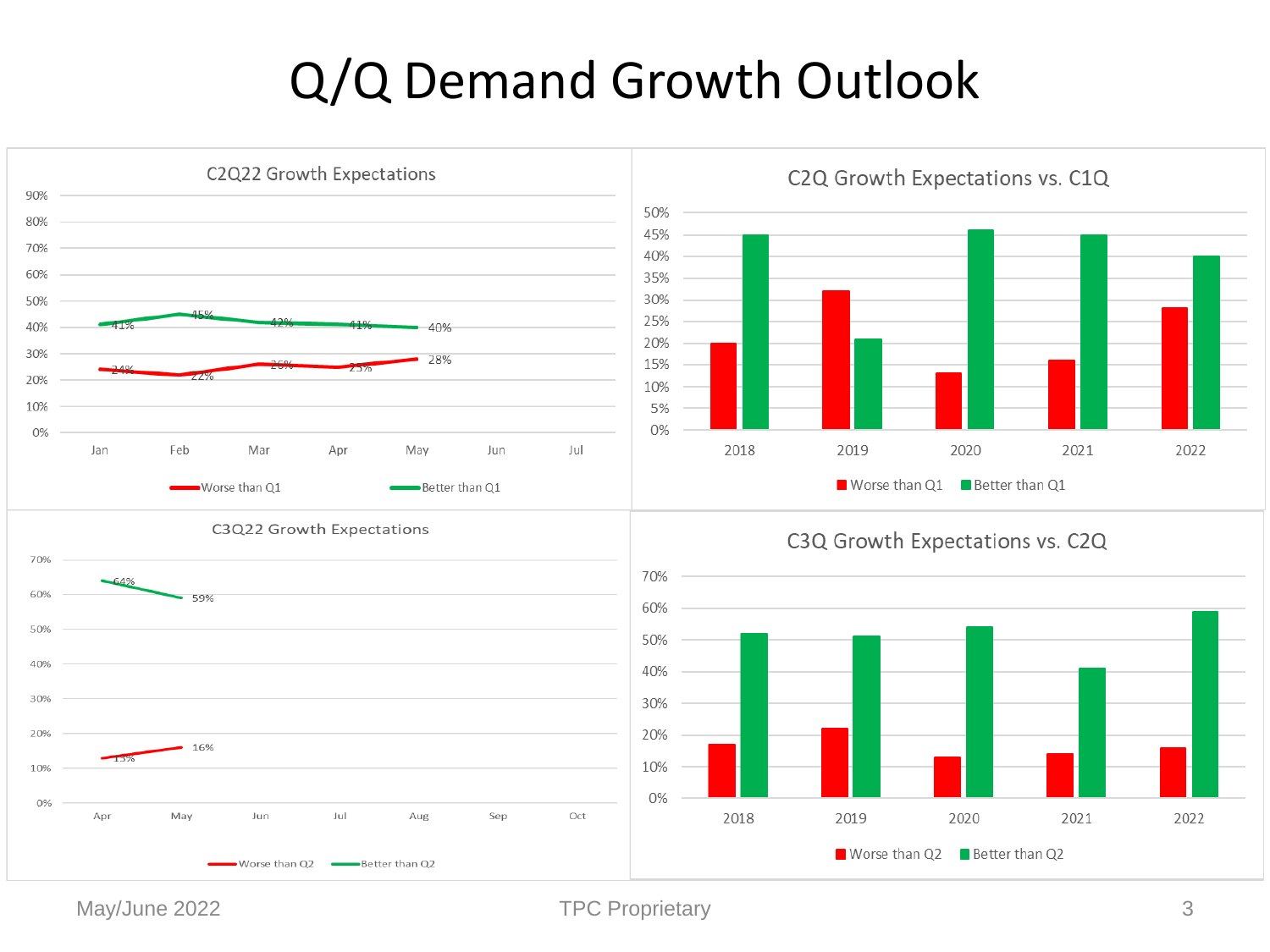#### Q/Q Seasonality Expectations

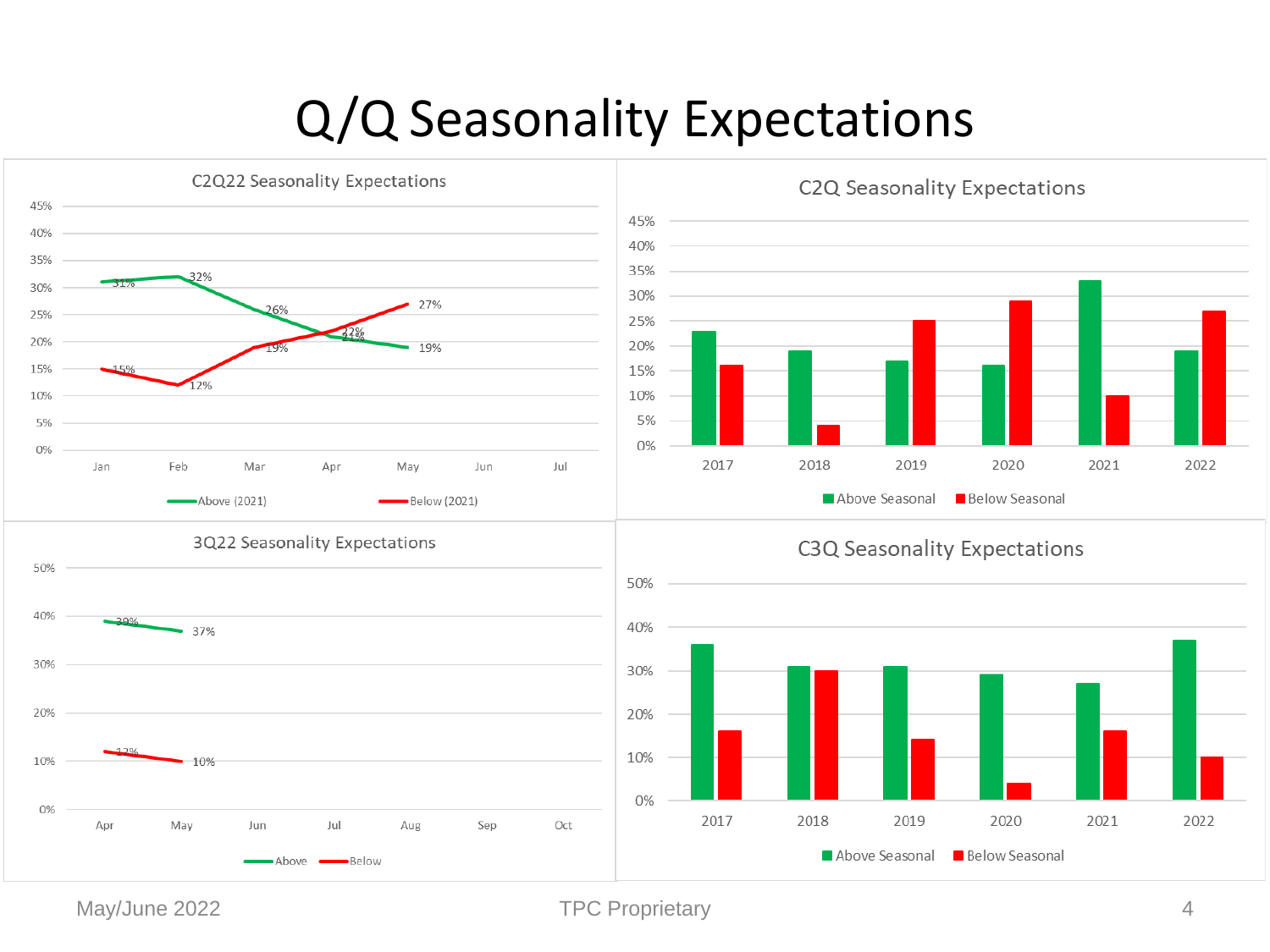## Q/Q Bookings Growth Expectations

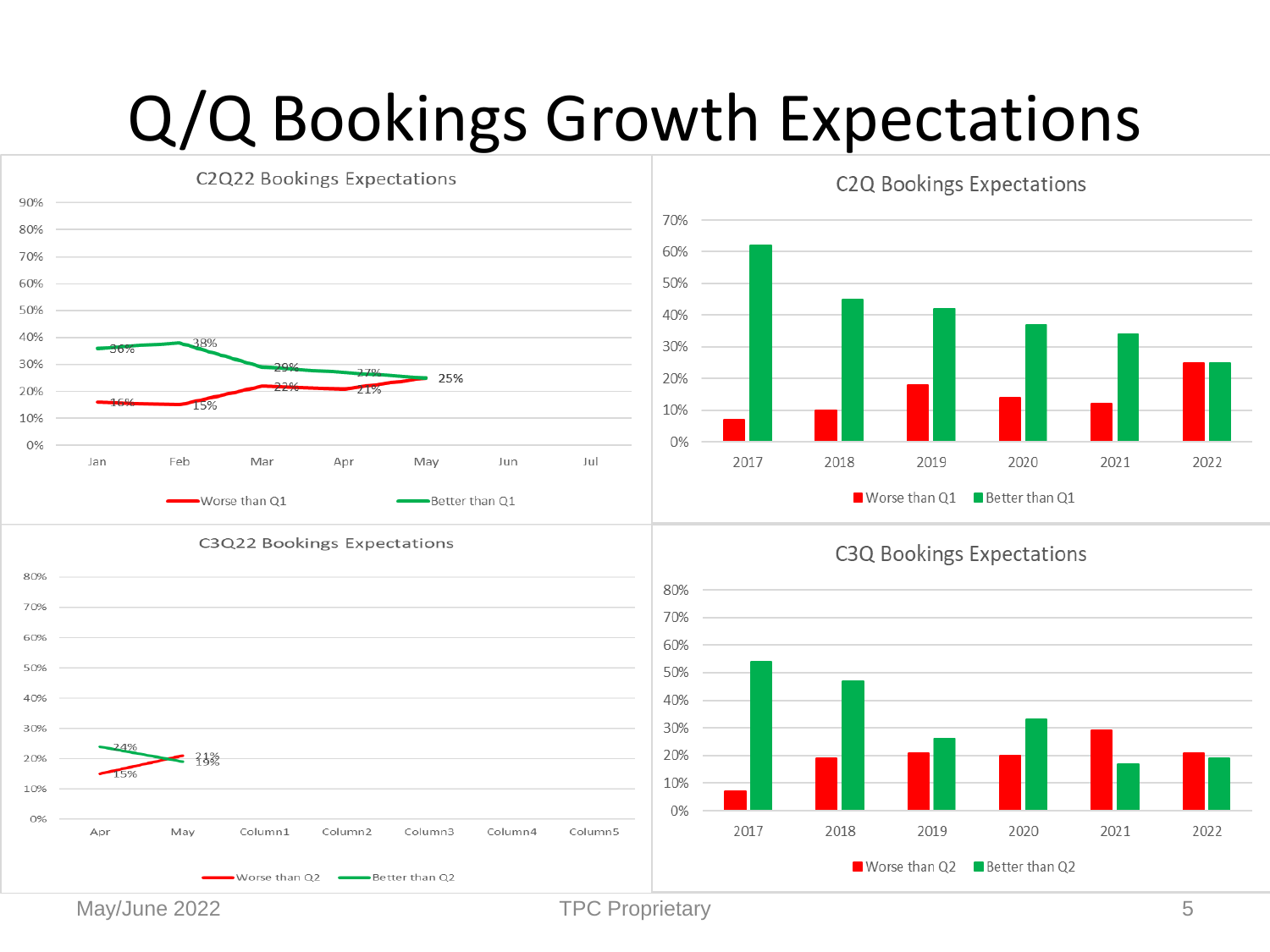## Book to Bill History & Trends

(Calendar quarters)

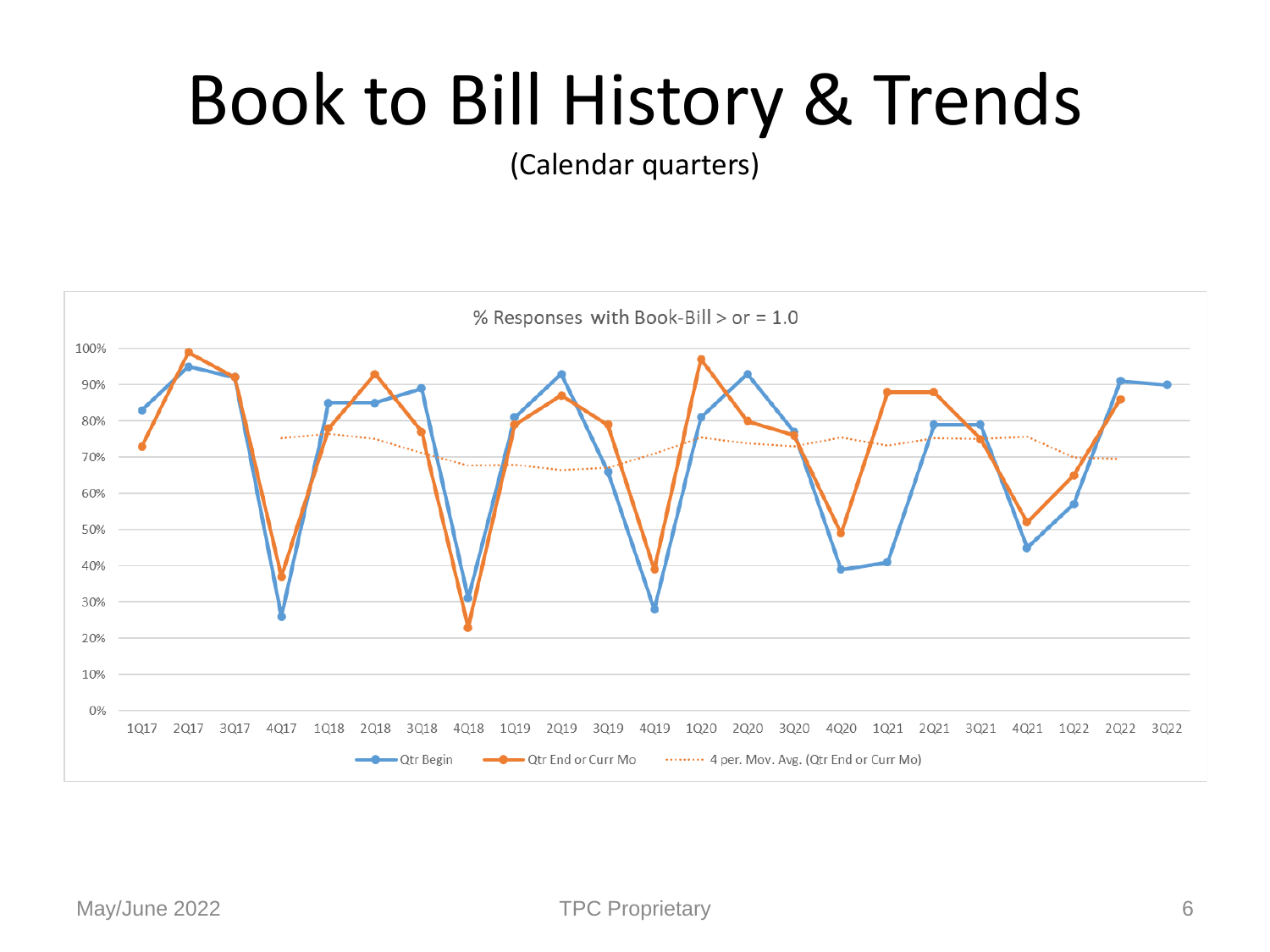#### Backlog Order Push Outs/Cancellations vs. 30 Days Ago

(Delta between increasing and decreasing cancellations – Higher % is more positive)

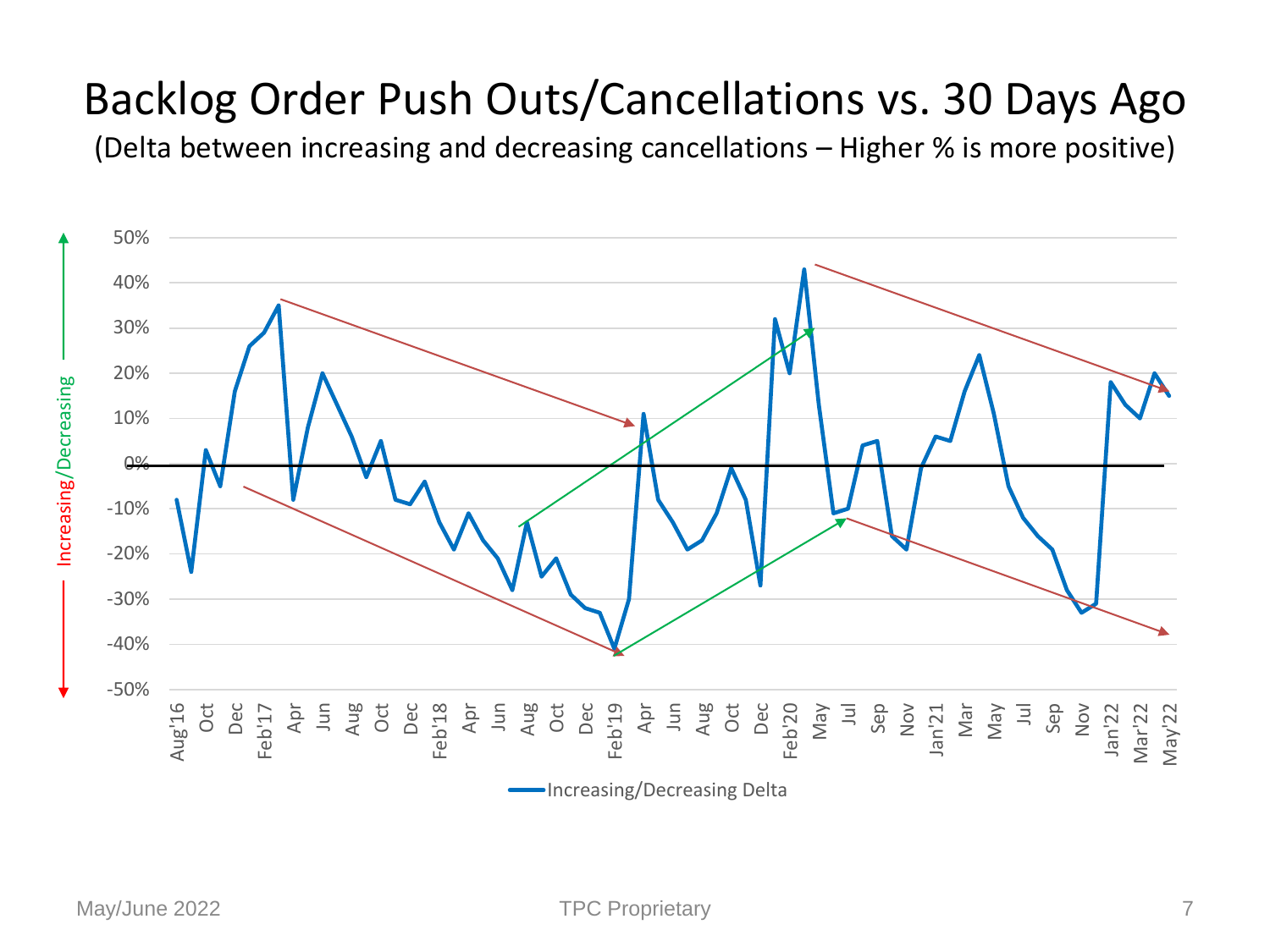### Inventory Status

(Using a scale of 1 to 5 with 1 being extremely low inventory, 3 being the normal amount, and 5 being extremely high; how do you view inventory levels for the following products?)

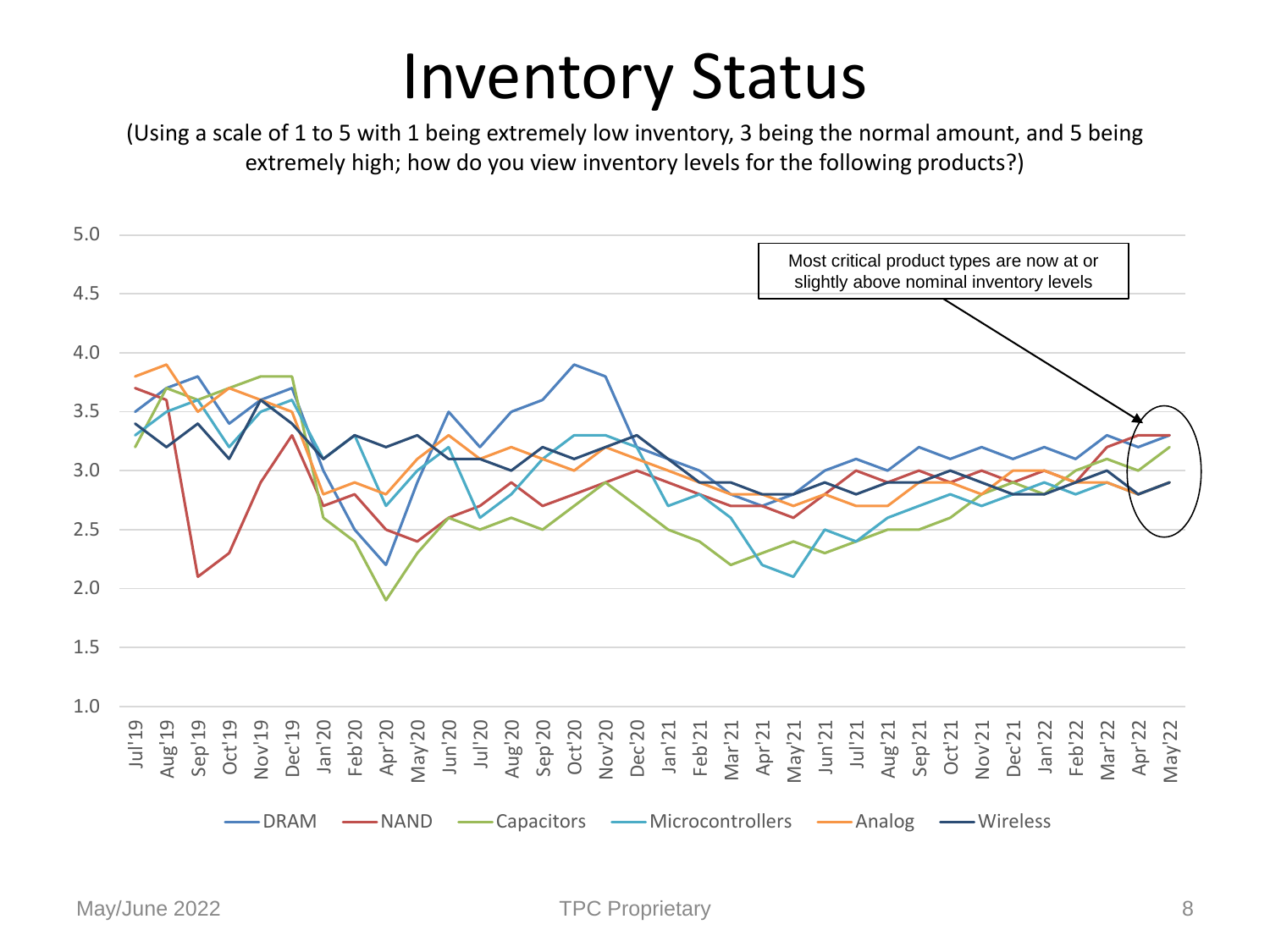# Q/Q Inventory Growth

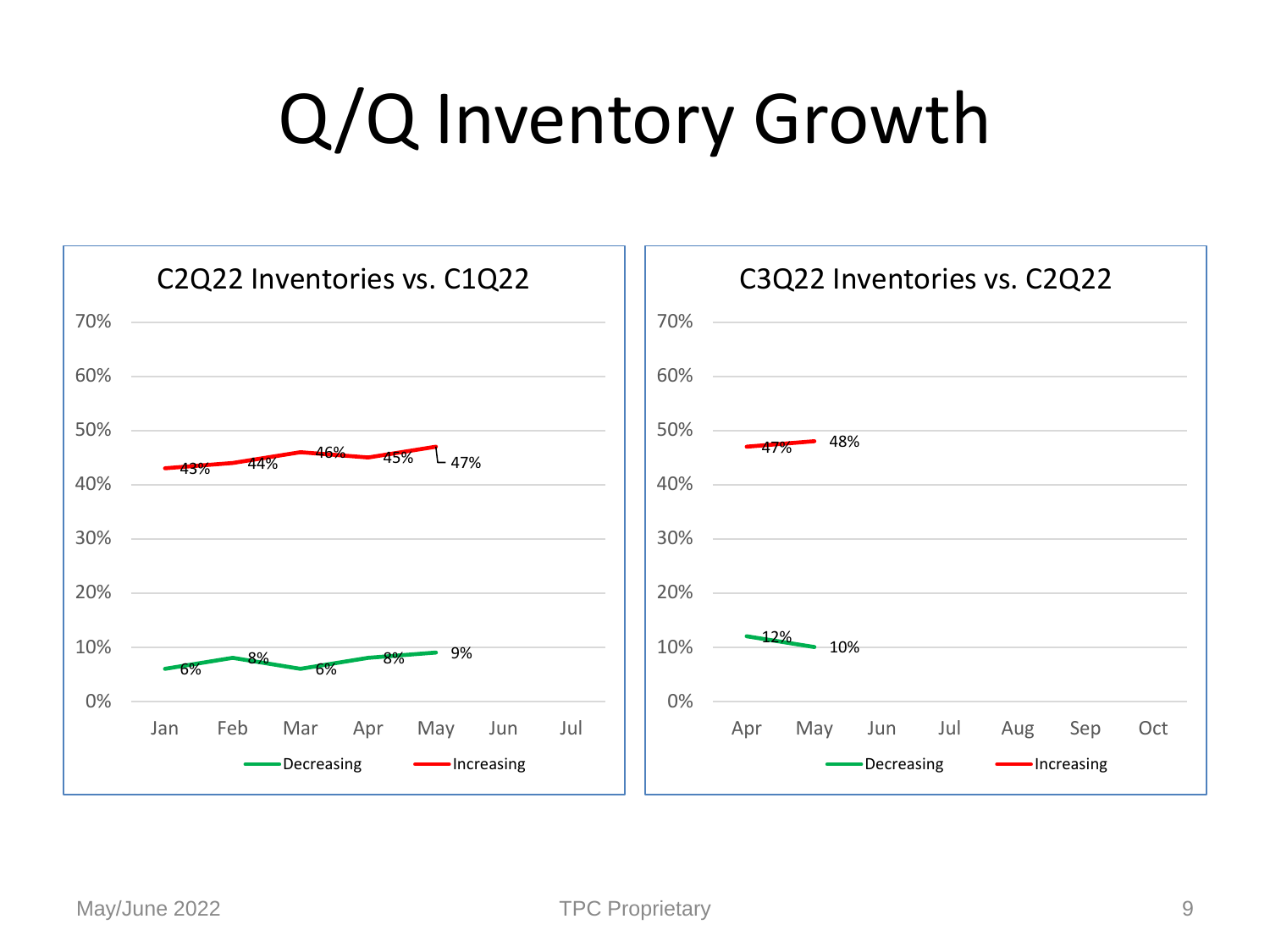# Q/Q Pricing Trends